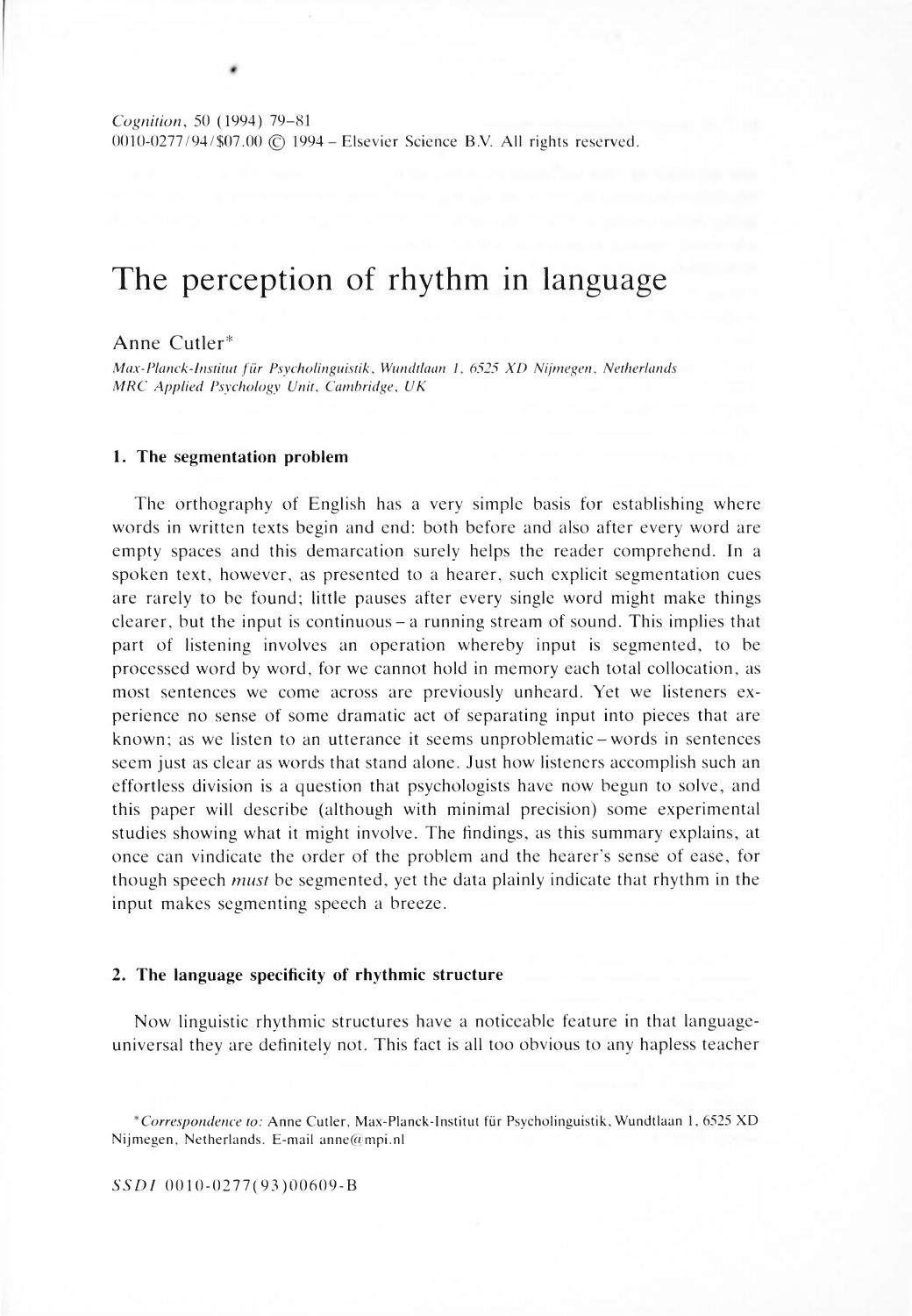#### 80 **,**4 **.** *Cutler* **/** *Cognition 50 (1994) 79-81*

who has tried to coax the prosody of French from, say, a Scot. Thus while English rhythm ic structure features alternating stresses in which syllables contrast by being either strong or weak, this particular endowment is not one which French possesses, having rather one where syllables are equal, so to speak. These distinctions were expressed within traditional phonetics as uniquely based on timing (stress or syllable), though now we admit of more complexity in rhythmic exegetics and of other types of patterning that languages allow; thus in Japanese the mora is the (subsyllabic) unit which provides the root of rhythm, as phonologists maintain. An important source of evidence, and few would dare impugn it, can be found in verse and poetry: the metrical domain. So compare the English limerick, a form which thousands take up, with the haiku, a poetic form of note in Japanese; there are five lines in a limerick, and stress defines their make-up: the third and fourth are two-stress lines, the others all are threes; and analogously haiku have their composition reckoned by the mora computation, in a manner iron-cast: while the longest line in morae, having seven, is the second, there are five and only five in both the first line and the last.

Just those rhythms found in poetry are also those which function in perception, as the work referred to earlier suggests; thus for English there is evidence involving a conjunction of spontaneous performance and experimental tests, which together show that listeners use stress in segmentation, by hypothesizing boundaries when syllables are strong. Since the lexicon has far more words with strong pronunciation of the word-initial syllable, this method can't go wrong. In comparison with English we should surely not ignore a set of studies<sup>2</sup> run quite recently on hearers in Japan, which produced results consistent with the story that the mora is the unit that these listeners segment by when they can; while those studies<sup>3</sup> that initiated all this lengthy series were performed on native listeners of French some years ago, and they demonstrated well beyond the range of any queries that these listeners used syllables for parsing speech *en mots.* More

 $^{\circ}$ Cutler, A., & Norris, D.G. (1988). The role of strong syllables in segmentation for lexical access. Journal of Experimental Psychology: Human Perception and Performance, 14, 113-121. Cutler, A., & Butterfield, S. (1992). Rhythmic cues to speech segmentation: Evidence from juncture misperception. *Journal of Memory and Language, 31, 218-236.* 

# **3. The use of rhythm in listening**

<sup>2</sup> Otake, T., Hatano, G., Cutler, A., & Mehler, J. (1993). Mora or syllable? Speech segmentation in Japanese. *Journal of Memory and Language*, 32, 358–378. Cutler, A., & Otake, T. (submitted). Mora or phoneme? Further evidence for language-specific listening.

<sup>3</sup>Mehler, J., Dommergues, J.-Y., Frauenfelder, U., & Segui, J. (1981). The syllable's role in speech segmentation, *Journal of Verbal Learning and Verbal Behavior*, 20, 298-305. Segui, J., Frauenfelder, U.H., & Mehler, J. (1981). Phoneme monitoring, syllable monitoring and lexical access. *British Journal of Psychology*, 72, 471-477.